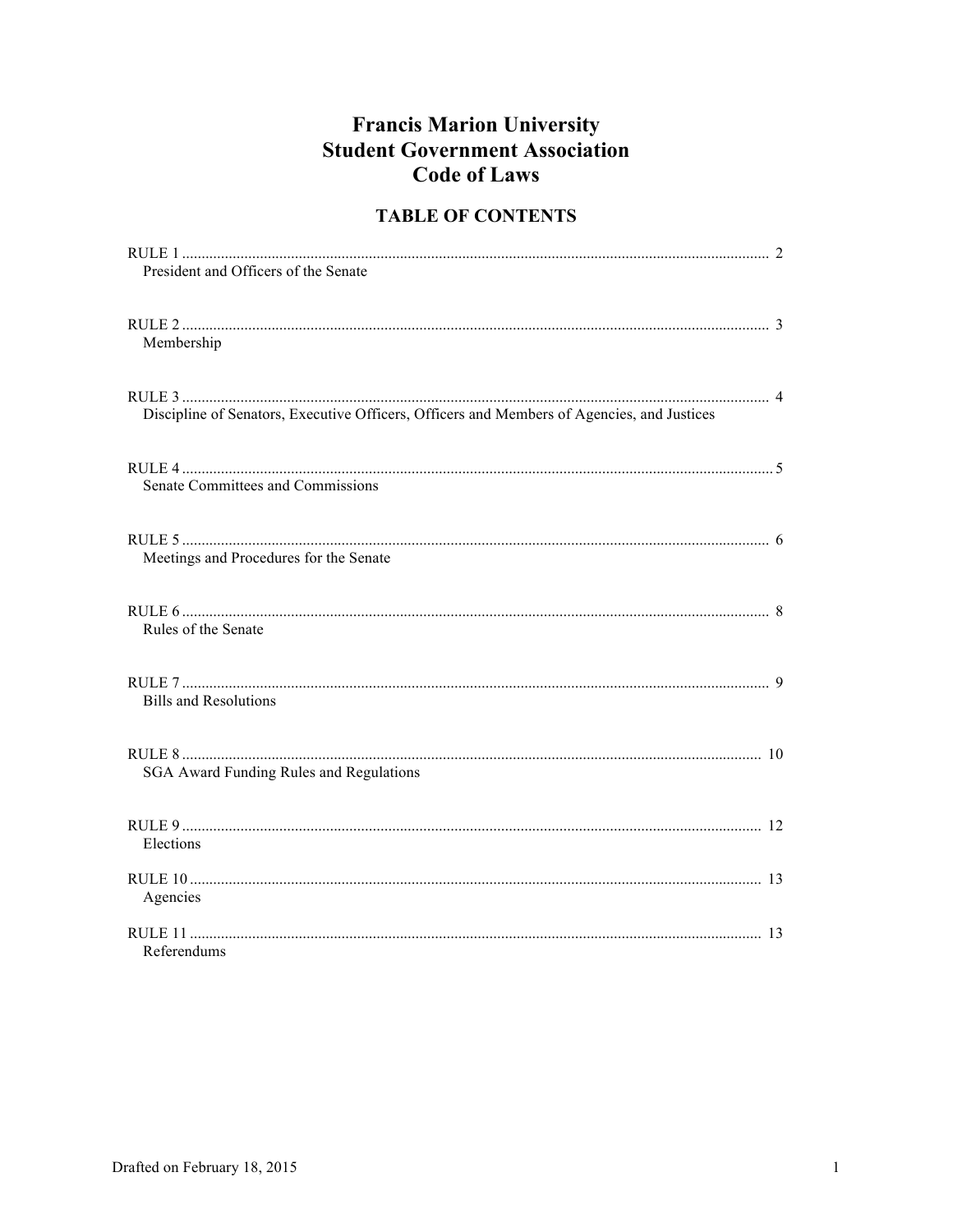# **Francis Marion University Student Government Association Code of Laws**

## Rule 1 *President and Officers of the Senate*

- 1.1. The President of the Senate shall call the members to order at the beginning of each Senate meeting, and if quorum is present, proceed to other business.
	- 1.1.1. The President of the Senate shall preserve order and decorum, and in the case of a disturbance and/or disorderly conduct in the gallery, may clear it of those causing disturbance.
	- 1.1.2. The President of the Senate must sign all acts, resolutions and papers passed by the Senate.
	- 1.1.3. The President of the Senate shall decide all points of order subject to an appeal by any member.
	- 1.1.4. The President of the Senate shall be allowed one vote. The President of the Senate may exercise this right to vote only in the instance of a tie.
	- 1.1.5. The President of the Senate shall be addressed as "Mr. President" or "Madam President," depending on his/her gender. When not presiding, the President Pro-Tempore shall be addressed in this manner unless the President shall be present, in which case the President Pro-Tempore shall be addressed as "Mr. President Pro-Tempore" or "Madam President Pro-Tempore" depending on his/her gender
	- 1.1.6. The President Pro-Tempore shall preside in the absence of the President. When not presiding, the President Pro-Tempore shall participate on the floor in like manner to any other member. Neither the President nor the President Pro-Tempore may debate on and preside over the same motion. When the President of the Senate steps down from the chair due to bias, he may not assume a seat on the floor or debate on the pending motion.
	- 1.1.7. If the Secretary must be absent, the Recording Clerk of the Senate, shall assume the duties of the Secretary
- 1.2. The Parliamentarian, Historian, Recording Clerk of the Senate and Chaplain shall be appointed by the President of the Senate and approved by a majority vote of the Senate to assist in all duties set forth in the SGA Constitution. If Parliamentarian, Historian, Recording Clerk of the Senate or Chaplain shall be seated as any other member and shall only advise the President when he is called upon by the chair.
	- 1.2.1. The Parliamentarian shall have the following duties:
		- 1.2.1.1. To advise the President of the Senate and the Senate of all inquiries regarding parliamentary procedure.
		- 1.2.1.2. To call to the attention of the President any error in the proceedings or conduct of business which might affect the substantive rights and privileges of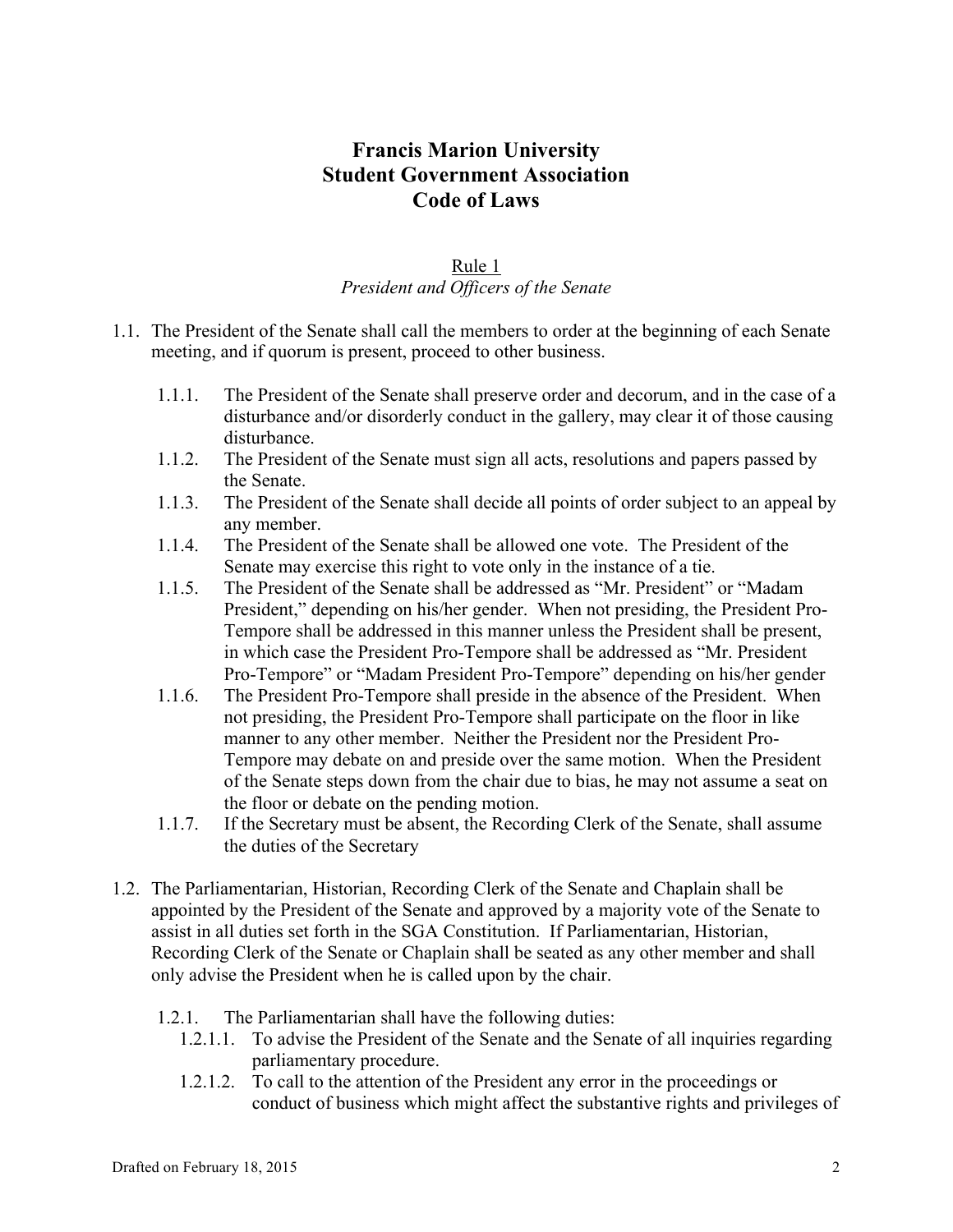any member or might otherwise cause the board to execute its business in an illegal and/or inefficient manner.

- 1.2.1.3. The advice of the Parliamentarian shall not be construed as a ruling or a decision of the President, and appeals may not be taken from the advice of the Parliamentarian.
- 1.2.1.4. All inquiries regarding parliamentary procedure from members of the Senate shall be directed to the President of the Senate, who may, at his/her discretion, refer the inquiry to the Parliamentarian, who shall respond directly to the President.
- 1.2.2. The duties of the Historian shall be as follows:
	- 1.2.2.1. To advise the Student Government Association membership of all inquiries regarding campus and Student Government history.
	- 1.2.2.2. To assist the Secretary in the management and preservation of all records that are no longer in active consideration.
	- 1.2.2.3. To serve as the SGA liaison for the James A. Rogers Library History Archives.
- 1.2.3. The duties of the Recording Clerk of Senate shall be as follows:
	- 1.2.3.1. To assist the SGA Secretary with her duties according to the SGA Constitution.
	- 1.2.3.2. Record the minutes and attendance for committees within the Senate.
- 1.2.4. The duties of the Chaplain shall be to offer motivational words and encouragement to the Student Government Association.
- 1.3. The Sergeant-at-Arms shall be appointed by the President of the Senate to aid him/her in maintaining order and decorum. The Sergeant-at-Arms shall stand at the door of the Senate Chamber unless he/she is a Senator and be responsible for keeping the door and maintaining decorum in the chamber. The Sergeant-at-Arms shall be absent only after having found a suitable replacement and with consent of the President of the Senate.

#### Rule 2

#### *Membership*

2.1. The Grade Point Average requirements to hold an office, elected or appointed, shall be as follows:

#### 2.1.1 Executive

- 2.1.1.1 President 2.5
- 2.1.1.2 Vice President 2.5
- 2.1.1.3 Treasurer 2.5
- 2.1.1.4 Secretary 2.5
- 2.1.1.5 Officers and Members of Agencies 2.3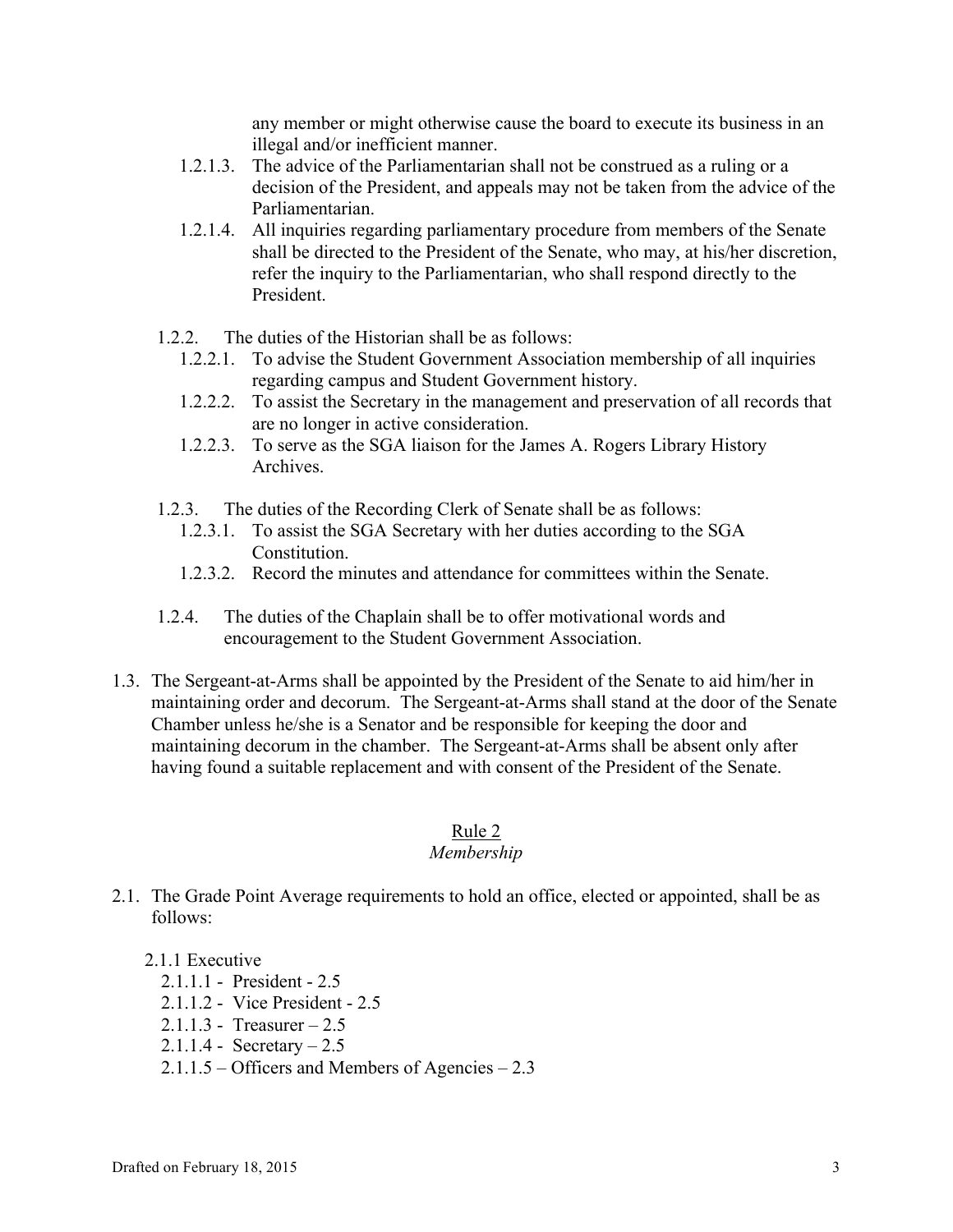### 2.1.2 Legislative

- 2.1.2.1 Senator (and all other offices not listed) 2.3
- 2.1.2.2 President Pro-Tempore of the Senate 2.3
- 2.1.2.3 Committee appointee 2.3
- $2.1.2.4 -$ Commission appointee  $-2.3$
- 2.1.3 Judicial
	- 2.1.3.1 Chief Justice 2.5
	- 2.1.3.2 Associate Justice 2.3
- 2.2 The minimum required credit hours to hold office in the SGA governmental branches shall be established as the following:
- 2.2.1 President of the SGA shall have 54 credit hours to hold office.
- 2.2.2. Vice President of the SGA shall have 34 credit hours to hold office.
- 2.2.3 Justices of the SGA shall have 34 credit hours to hold office
- 2.2.4 Senators of the SGA will follow the requirements as laid forth by the SGA Constitution.
- 2.3 All members of the SGA shall meet all requirements as stated in the SGA Constitution and the SGA Code of Laws.
- 2.4 SGA Executive Officers must serve a full academic year.
- 2.5 In the event an SGA Senator chooses to study abroad or enrolls in a dual program that requires a semester at another institution, or becomes active in the military, he/she must respectfully vacant their seat. If this may occur, the respected seat will be filled according to the SGA Constitution and Code of Laws.

#### Rule 3

*Discipline of Senators, Executive Officers, Officers and Members of Agencies, and Justices*

- 3.1 All Senators, Executive Officers*,* Officers and Members of Agencies*,* and Justices are held to those regulations and restrictions (their oaths of office) that are laid forth in the SGA **Constitution**
- 3.2 In the case that the SGA President shall be impeached, he/she shall step down from the chair and the Chief Justice of the Judicial Council shall preside during trial.
- 3.3 In the case that the Chief Justice of the Judicial Council cannot preside or must step down due to bias, the Justice with the most tenure shall preside.
- 3.4 In the case of any other impeachment, the President of the SGA shall preside.
- 3.5 All complaints concerning a Senator's, Executive Officer's, Officer's and Member's of Agencies*,* or Justice's conduct, actions, lack of fulfilling duties, or other inappropriate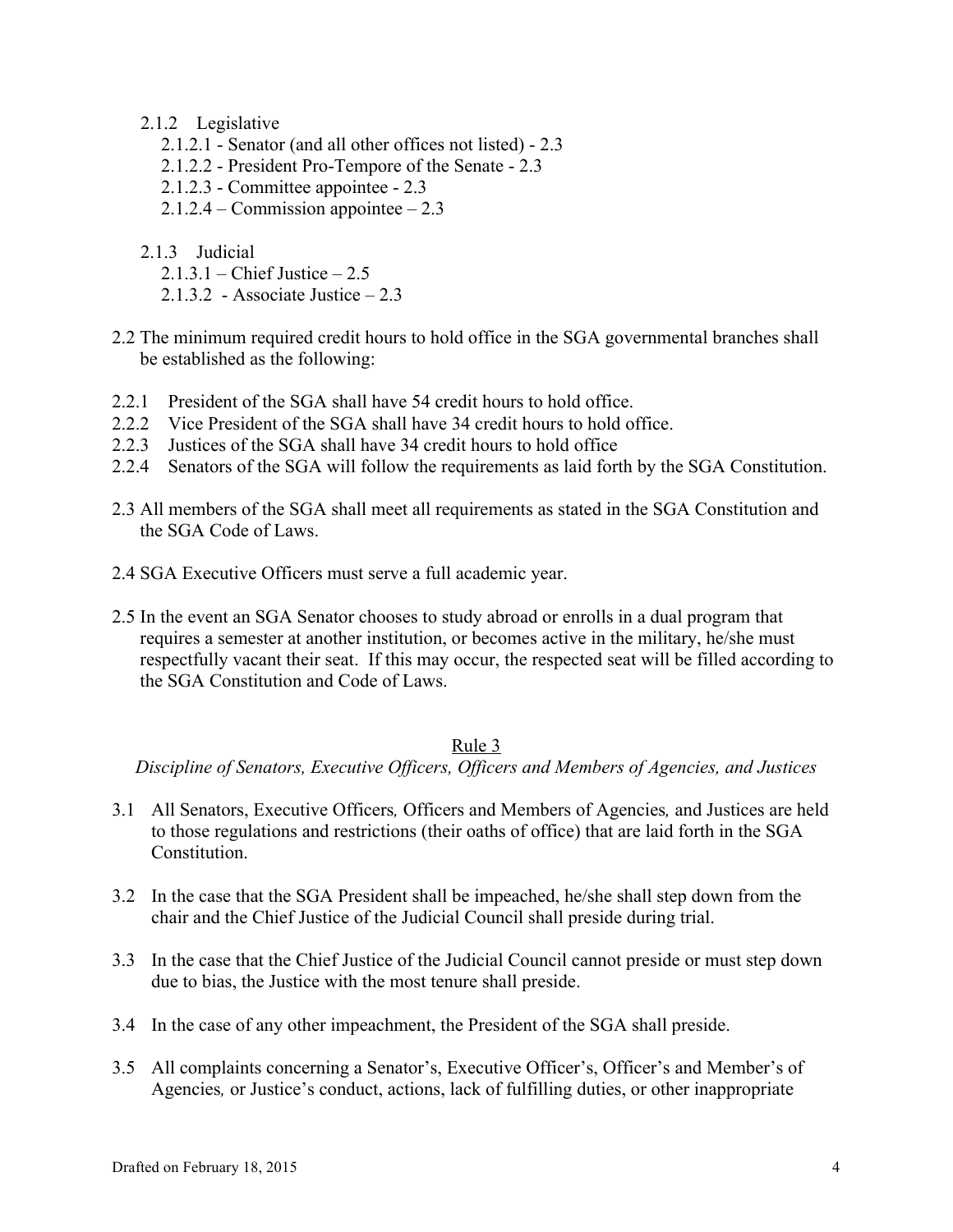behavior should be introduced to the SGA President and Vice President as a formally written letter.

- 3.5.1 After three complaints have arisen concerning a Senator's, Executive Officer's*,*  Officer's or Member's of Agencies, or Justice's conduct, actions, lack of fulfilling duties, or other inappropriate behavior, he/she shall appear before the Judiciary, Oversight, and Rules Committee for ruling unless the case involves a breach in the SGA Constitution or the SGA Code of Laws. If the complaint involves a breach of the SGA Constitution or the SGA Code of Laws, then he/she shall appear before the Judicial Council for ruling.
- 3.5.2 After a Senator, Executive Officer, Officer or Member of an Agency, or Justice appears before the Judiciary, Oversight, and Rules Committee, the Senate shall, by majority vote of Senate membership decide whether or not to sanction him/her.
- 3.5.3 If the Senate determines a violation occurred, the sanction may consist of one of the following:
	- 3.5.3.1 Community service hours as determined by the Senate. The SGA President shall determine the assignment of community service.
	- 3.5.3.2 Referral to the Judicial Council for advice.
	- 3.5.3.3 Recommendation of impeachment by a 2/3 vote of the Senate membership.
	- 3.5.3.4 Other action as deemed appropriate by the Senate.

#### Rule 4

*Senate Committees, Commissions, and Homecoming Parade Committee*

- 4.1 There shall be four (4) SGA standing Senate committees; Appropriations and Financial Affairs, Campus Relations, Facility Affairs, and the Judiciary, Oversight, and Rules and two (2) SGA Commissions; Election Commission and Selection Commission. There shall also be a Homecoming Parade Committee.
- 4.2 The committees shall be made up of no less than five (5) SGA Senators, one of which shall be appointed the Chair by the President of the Senate, as stipulated by the SGA Constitution. The Election Commission shall be made up of no less than five (5) nonreturning SGA Senators and/or members of SGA Agencies. The Selection Commission shall be made up of no less than five (5) SGA Senators. Each chair of any standing committee shall be appointed after the Spring Election for the following Academic school year. The President of the Senate-Elect shall make the appointments from the members of the Senate-Elect. The chair for the Election Commission shall be appointed by the President of the Senate. The chair for the Selection Commission shall be the Chair of the Judiciary, Oversight, and Rules Committee. The Chair of the Homecoming Parade Committee shall be appointed by the President of the Senate and may be an Executive Officer or Senator.
- 4.3 All SGA standing committees and commissions shall be required to comply with the following: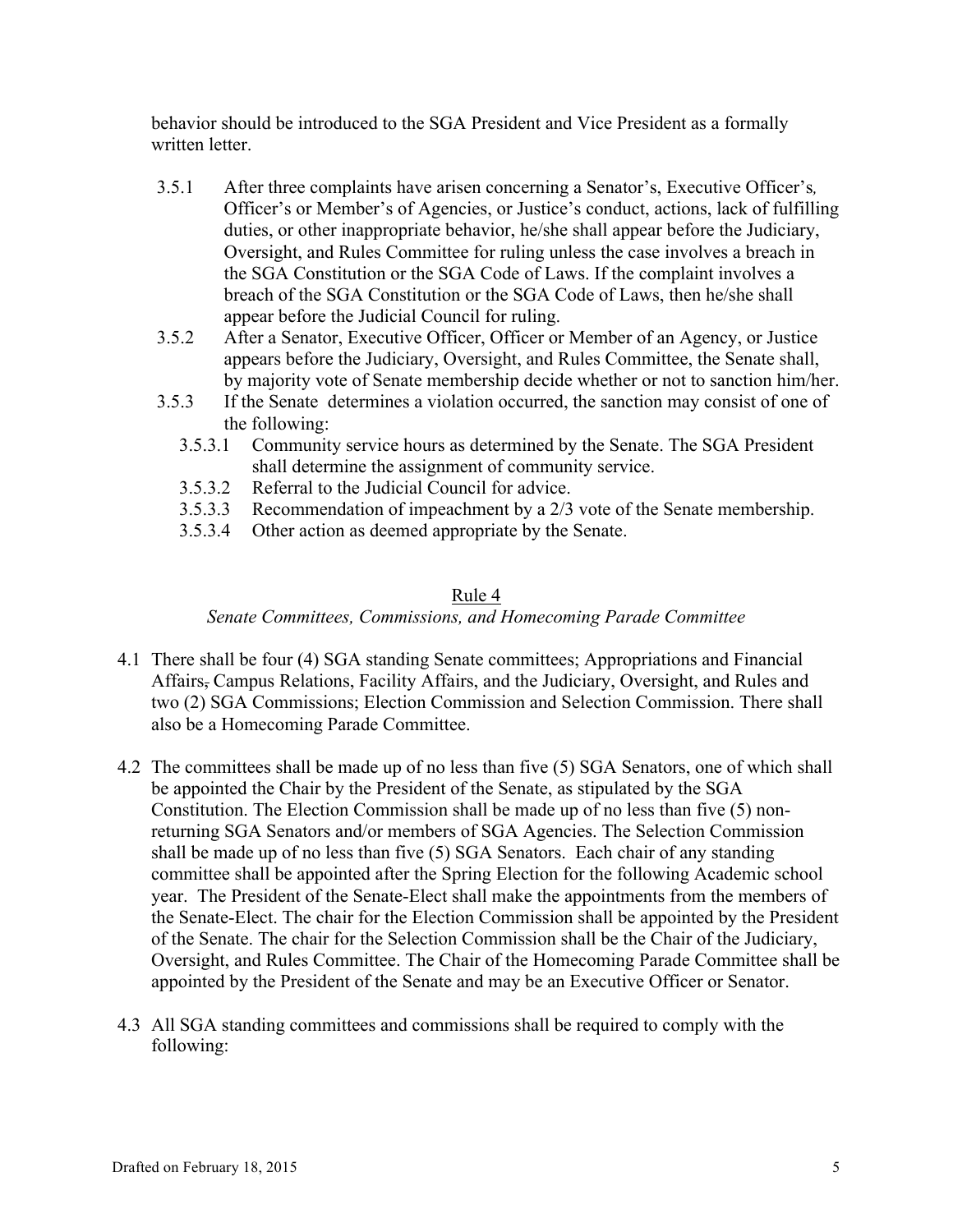- 4.3.1 Minutes for the committee shall be submitted to the President and Vice President within one week of its adjournment.
- 4.3.2 All SGA standing committees and commission shall follow the most recent edition of Robert's Rules of Order to conduct meetings.
- 4.3.3 The presiding officer of any SGA standing committee and commission shall be its chairman who shall be appointed by the SGA Vice President in accordance with the SGA Constitution.
- 4.3.4 The standing committee and commission chairman shall be charged with the sole responsibility of the writing and delivery of committee or commission reports to any SGA governmental branch.
- 4.3.5 The standing committee and commission shall be required to submit a report of all its activities, deliberations, votes, approvals, discussions, and minutes to the SGA Vice President or SGA President after the request has been made in writing, verbally, or by electronic means within 24 hours of the request. Failure to do so may result in referral to the SGA Judicial Council by the President of the SGA.
- 4.3.6 Any standing committee and commission chairman may call a meeting of their committee or commission when so deemed necessary, with the approval of the SGA Vice President after notification in writing has been received personally by the President of the SGA.
- 4.4 The charge of each committee shall be as follows:
	- 4.4.1 **Appropriations and Financial Affairs**: This committee shall meet bi-weekly of each month during the fall and spring sessions. This committee shall review all Activity Fee requests for money from chartered organizations to ensure that the money requested is within the SGA budget for student organizations. This committee shall also recommend a SGA budget to the President of the SGA by their second meeting in session. The chairman shall submit a committee report to the Senate on the second and fourth Thursday of each month during the Fall and Spring sessions. All fund allocation requests will be reviewed by the Campus Relation Committee to ensure that details of the event meet campus and SGA regulations and requirements. Upon approval by the Campus Relations Committee, the allocation request will be presented to the Appropriations and Financial Affairs Committee in the form of a formal article. The Appropriations and Financial Affairs Committee will review the article and render an approval or denial.
	- 4.4.2 **Campus Relations**: This committee shall meet bi-weekly of each month during the fall and spring sessions. The purpose of this committee is to facilitate communication among and between students, chartered organizations, the faculty and staff of Francis Marion University, as well as the Florence Community. The committee plans and implements annual events including but not limited to the events during Welcome Week and Homecoming Week. The Campus Relations Committee is responsible for advertising all SGA events and elections. This committee handles all allocation requests upon receiving them from a registered student organization. If the allocation request passes this committee it will then be sent to review before the Appropriations and Financial Affairs Committee.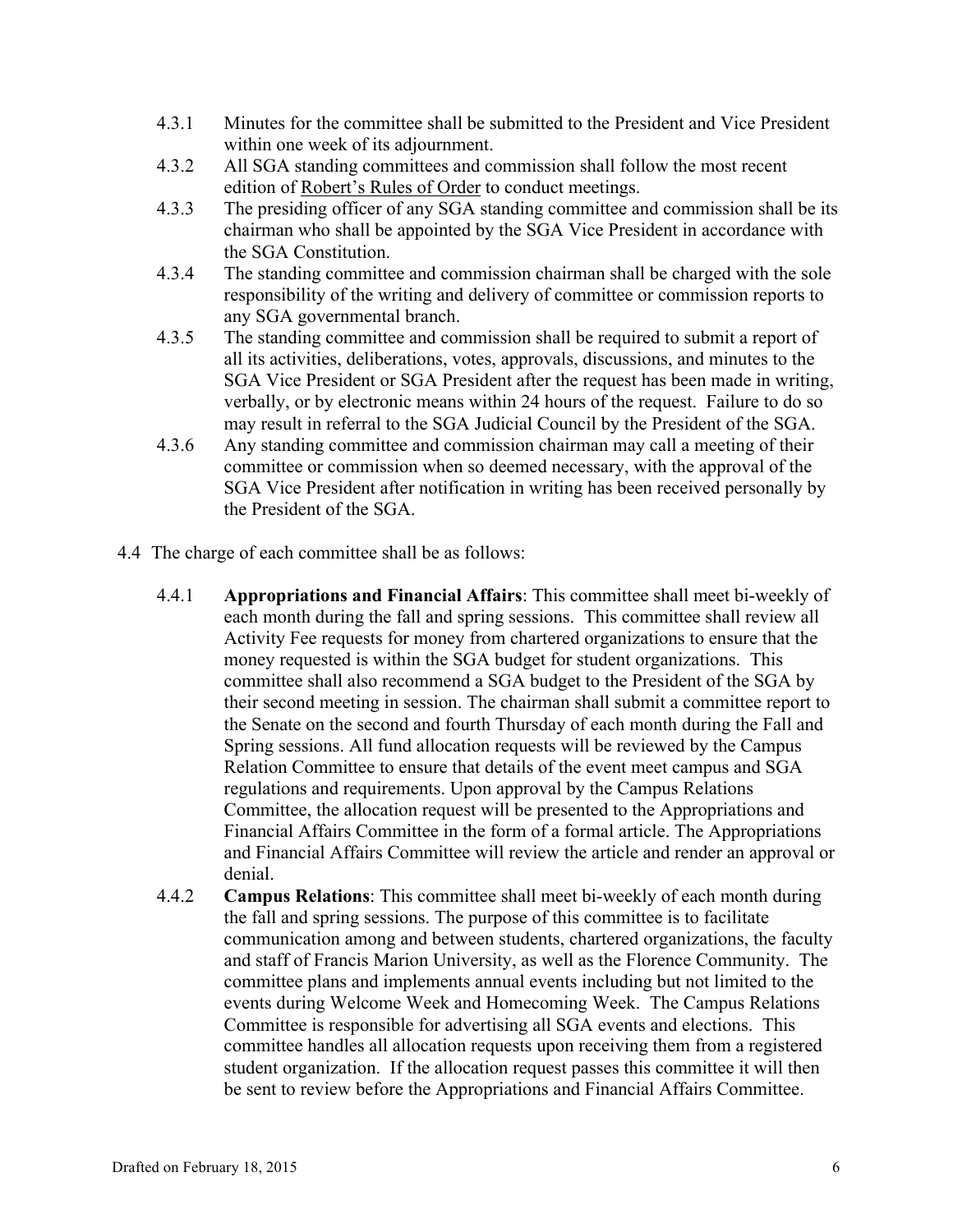- 4.4.3 **Facility Affairs**: This committee shall meet bi-weekly of each month during the fall and spring sessions. This committee is responsible for communicating students' suggestions for improvements in the food services, campus development and maintenance services. It communicates the plans for proposed additions and the improvements in the campus to the students and gives students' feedback to the staff and trustees making the decisions. The committee works closely with the Director of Facilities Management, the Director of Sodexo Dining Services, the Vice President of Business Affairs, and the Director of Housing.
- 4.4.4 **Judiciary, Oversight, and Rules**: This committee shall meet bi-weekly of each month during fall and spring sessions. This committee shall make recommendations and present legislation to the Senate concerning the SGA Code of Laws and SGA Constitution that will increase greater efficiency. This committee shall investigate any and all activities of the Executive, Judicial, and Legislative Branches. In accordance to **Rule 3**, this committee shall hear all complaints that have arisen concerning a Senator's, Executive Officer's*,* Officer's and Members of Agencies', or Justice's conduct, actions, lack of fulfilling duties or other inappropriate behavior.
- **4.5.1** All Senators wishing to join a standing committee must attend a standing committee workshop, explaining in great detail, the duties and responsibilities of the committee.
- 4.6 The charge of each commission shall be as follows:
	- **4.6.1.1 Selection Commission**: This commission shall meet when deemed appropriate. This commission is responsible for advertising, overseeing, and screening of candidates and officers for the SGA Agencies, SGA Judicial Branch, and any other offices the President of Senate or the SGA President may request. The commission shall make the necessary preparations to screen potential candidates for appointments. This commission shall make recommendations of candidates and nominations to the President and Vice President of the SGA. This committee shall meet seven (7) days before appointments are made. This commission shall screen potential candidates to ensure they meet all requirements. The screening process shall be as followed:
	- **4.6.1.2** The Chairman of this commission shall appoint members from the Judiciary, Oversight, and Rules Committee and other members of the Senate to serve on this commission. The final list of members to serve on this commission must be presented and approved by the Senate at least 1 week prior to the date of the screening process is scheduled to take place.
	- **4.6.1.3** Any Senator who is appointed to be a member of the Selection Commission shall remove themselves from the screening process, if they have decided to apply to be a member of the Agency.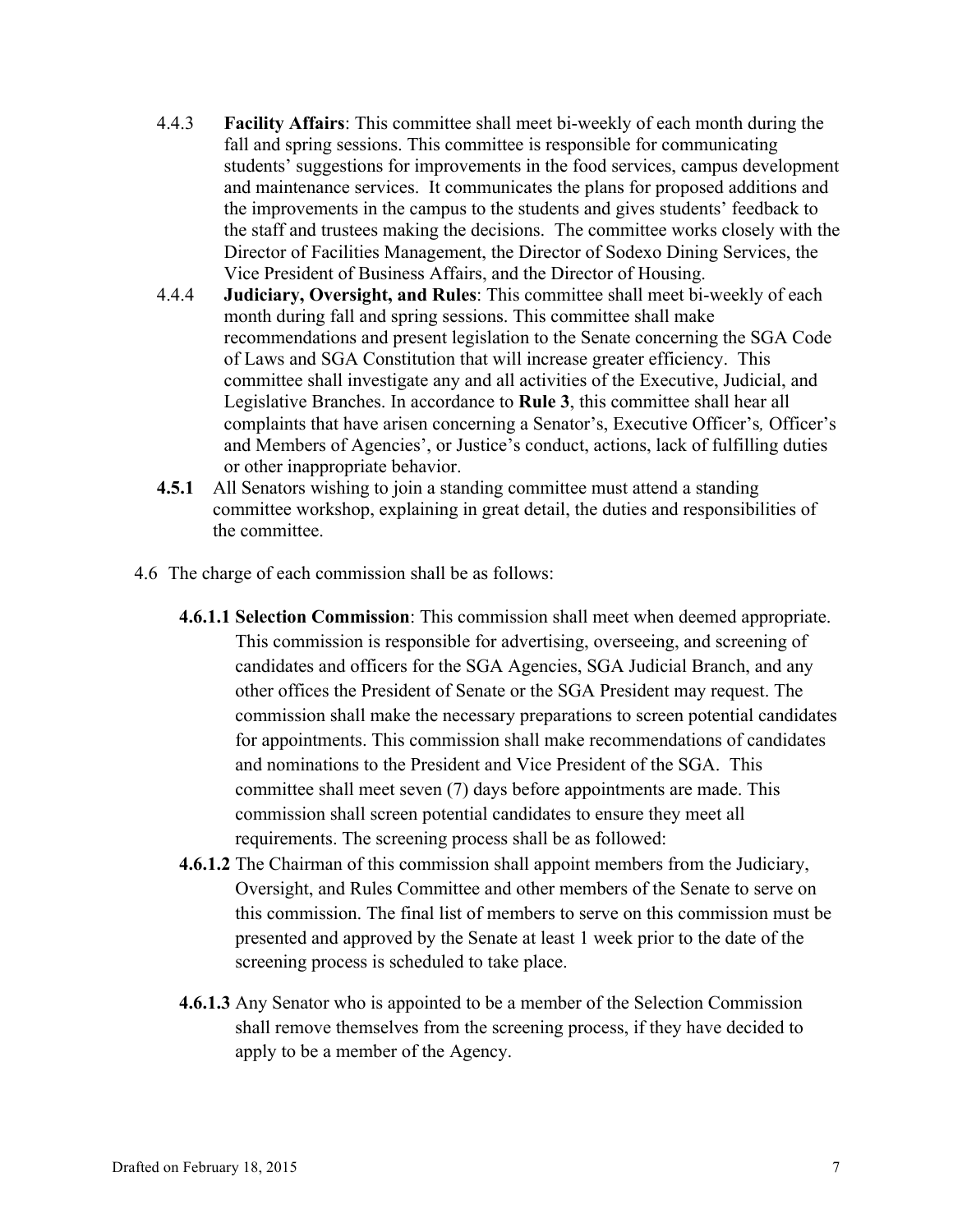- **4.6.1.4** There shall be a formal ranking system. This will be called the Candidate Evaluation Form.
- **4.6.1.5** The screening process must contain a minimum of 5 questions. Each question should be beneficial in helping the commission members complete the Candidate Evaluation Form.
- **4.6.1.6** The adviser of the organization or his/her designee must be in attendance for all selection proceedings. The adviser or his/her designee must also complete a Candidate Evaluation form.
- **4.6.1.7** The Selection Commission must offer previous executive members of the Agency the opportunity to meet with the Selection Commission, prior to the date of the first interview, in order for the commission to have an understanding of their ideals and attributes for selecting the new members.
- **4.6.1.8** At the start of every new academic term, the Senate must conduct a meeting with a senior member(s) and/or adviser(s) from the Agency. The members and/or advisers are to brief the Selection Commission and Senators about the Agencies before beginning the selection process.

# **4.6.1.9 The Selection Commission shall also conduct in conjunction with the Deans of Students Office the interview process for the student members of the Student Conduct Board:**

- **4.6.1.9.1 The Student Conduct Board shall consist of a pool of up to 40 student to hear cases of alleged violation of the student conduct code by individual student, and/or registered student organizations in conjunction. With the dean of students Offices**
- **4.6.1.9.2 The members of the Student Conduct Board must have at least 2.3 GPA and not be members of the Executive, Judicial, or Legislative Branch.**
- **4.6.1.9.3 Student members of the Student Conduct Board shall be selected, approved and tenured by the Dean of Students Offices**
- **4.6.1.9.4 The Dean of Students Office Shall have Jurisdiction to hear and decide all cases of alleged violation of the Code of Student Conduct of FMU as designated in the Student Handbook and other appropriate University document**
- 4.7 The charge of the Homecoming Parade Committee is as follows:
	- **4.7.1** This committee shall plan, advertise, and execute the SGA Patriot Pride Homecoming Parade each year.
	- **4.7.2** This committee shall meet bi-weekly of each month until the conclusion of the Homecoming Parade during the FMU Homecoming Festivities.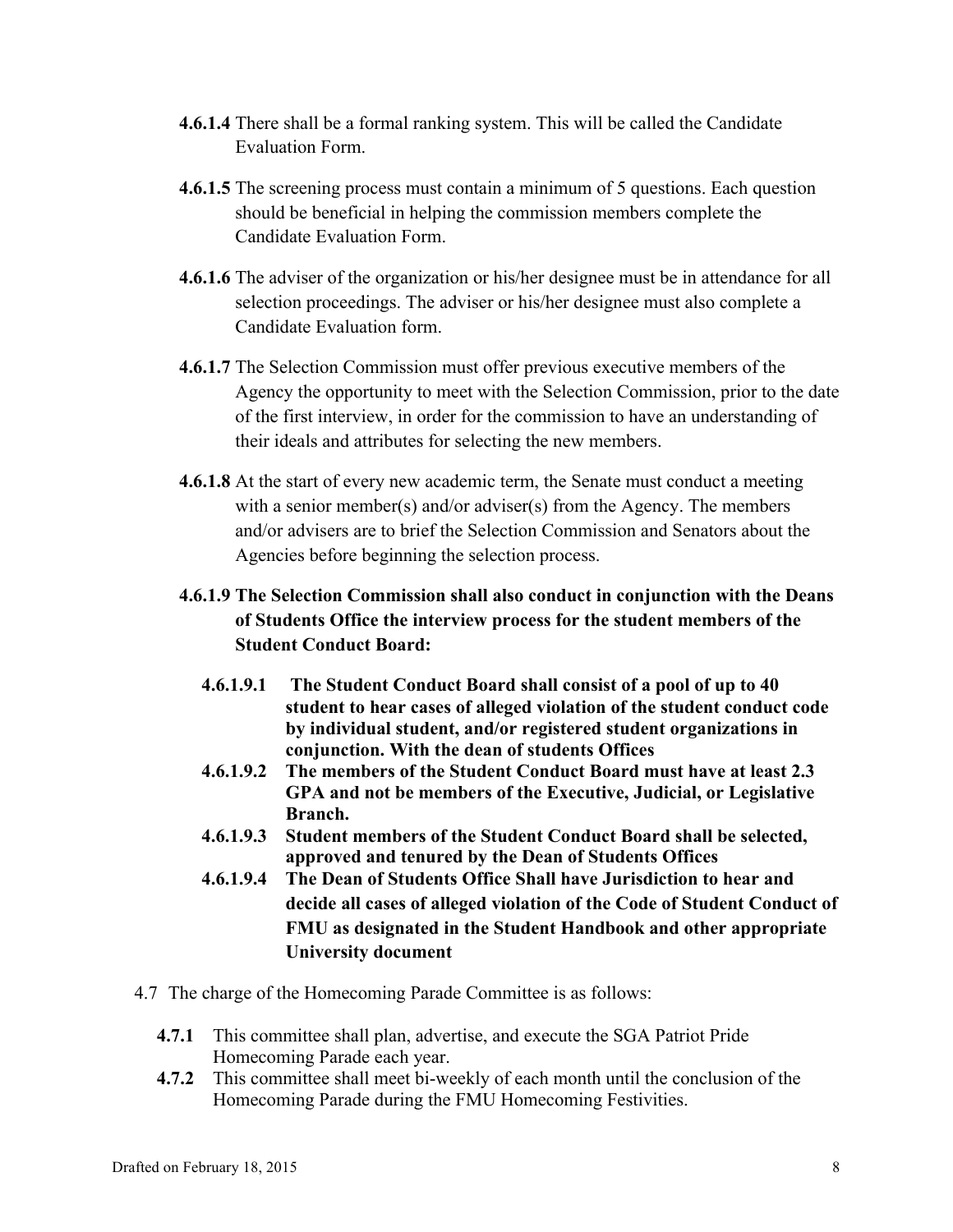- **4.7.3** The committee shall be composed of at least five (5) members and shall be open to non-SGA members as well.
- **4.7.4** The committee may be broken into subcommittees such as advertising, on-site, judging, decorations, and any other subcommittee deemed necessary by the Committee Chair
- **4.7.5** Chairs of subcommittees may be appointed by the Committee Chair
- **4.7.6** The committee shall propose a parade budget to be approved by the SGA Senate at least two (2) months prior to the Homecoming Parade.

#### Rule 5

#### Meetings and Procedures for the Senate

- 5.1 The Senate shall meet regularly every other Thursday at 4:00 p.m. during the fall and spring semesters of an academic year. University holidays are excluded.
	- 5.1.1 The agenda shall be provided to each Senator at or prior to a Call of Order and shall not be changed without the consent of 2/3 vote of the Senate present.
- 5.2 The vote on all bills and resolutions shall be a majority of those present and voting.
	- 5.2.1 The use of a proxy vote shall not be allowed for members of the Senate.
- 5.3 A majority of the total number of the Senate membership shall constitute quorum.
	- 5.3.1 At any time, a member may raise the question of a quorum at which time the President of the Senate shall establish if quorum is present.
	- 5.3.2 If a quorum is not present, the Senate shall stand in recess until quorum is present. If such a recess is necessary, the President of the Senate may order doors closed and all Senators confined to the chamber until quorum is present. In such a case, the Senators may not be detained for more than twenty minutes if a quorum is not present.
- 5.4 Upon any question, at the request of any two Senators, the President shall take a rising vote. If such a vote is still in question, a majority of the Senate present may request a roll call vote by a motion.
	- 5.4.1 The results of any vote pertaining to the passage of any bill or resolution shall be recorded by the secretary and the results shall be announced by the President of the Senate.
- 5.5 Every Senator and appointed officer of the Senate, when about to speak, shall rise and respectfully address him/herself to the President of the Senate, avoid disrespect to the Senate and all personalities, and observe decency of speech.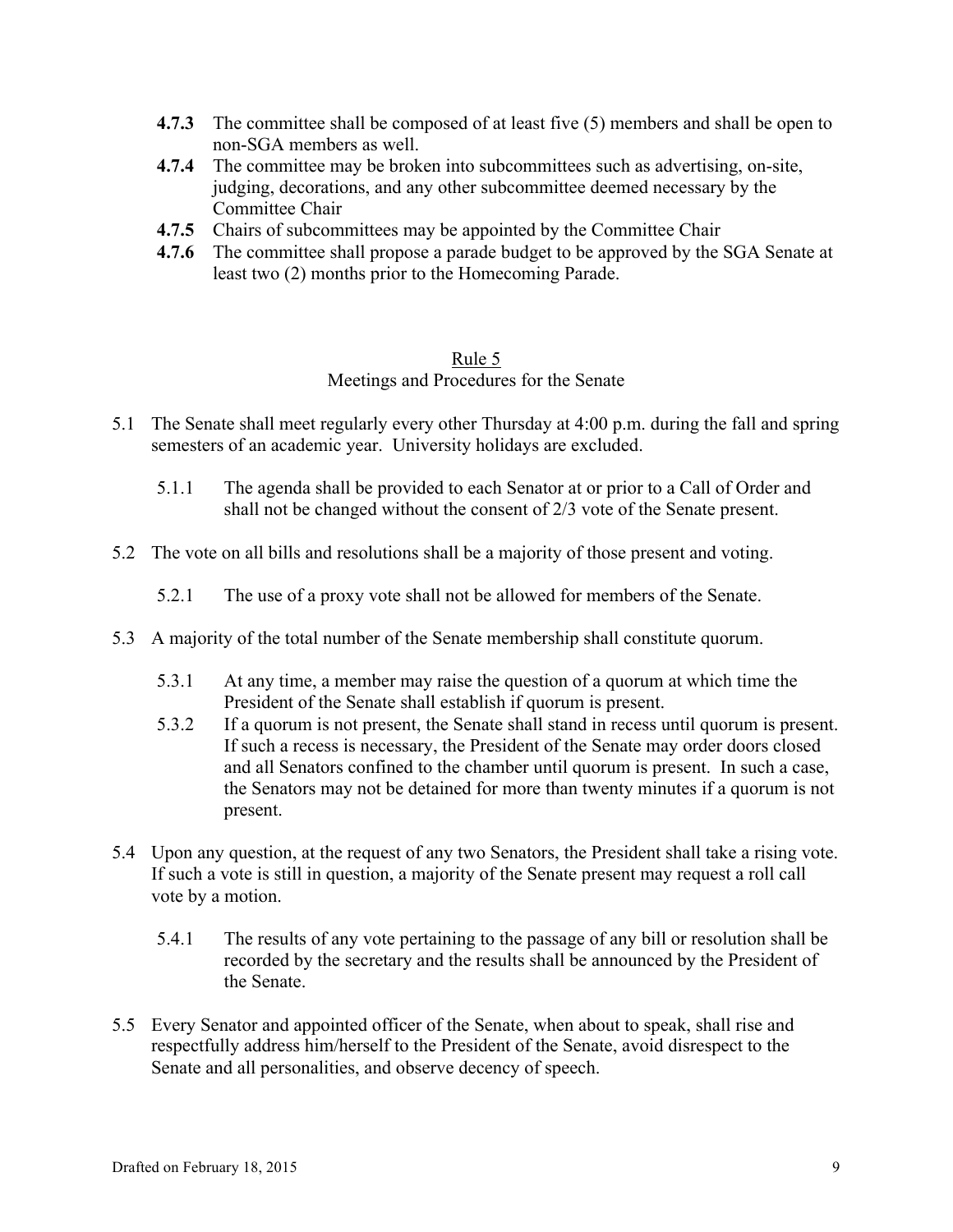- 5.5.1 If a Senator shall be called to order while speaking, he/she shall immediately take his/her seat until the question of order is decided, unless allowed to proceed upon explanation. If the question is decided in favor of the Senator, he/she may proceed. If otherwise, he/she shall not proceed without leave of the Senate.
- 5.6 Motions intended to delay proceedings in the senate shall not be entertained by the President of the Senate.
- 5.7 A question before the Senate shall be interrupted by:
	- 5.7.1 A message from the President of the University, the SGA President or the SGA Advisor(s).
	- 5.7.2 A point of order.
	- 5.7.3 An appeal from the decision of the chair.
	- 5.7.4 A point of personal privilege.
	- 5.7.5 A recess called to question (majority of Senate present).
	- 5.7.6 Any other incidental motion such as dividing a question, withdrawing a motion, a motion to consider by paragraph or seriatim, or like; of which the five first named may interrupt a speech if in regard to a pressing matter.
	- 5.7.7 When a question is under debate, only those motions enumerated below shall be heard. Such motion shall require a simple majority vote of the Senate present. These motions shall have precedence in the order in which they are listed.
		- 5.7.7.1 To adjourn.
		- 5.7.7.2 To postpone temporarily or to table.
		- 5.7.7.3 To call the previous question (2/3 vote of Senate present).
		- 5.7.7.4 To postpone to a definite time.
		- 5.7.7.5 To amend.
		- 5.7.7.6 To postpone indefinitely (to kill a motion by 2/3 majority vote of Senate present).
- 5.8 A point of information shall be an inquiry of the chair, who may direct the inquiry to any person whom he deems appropriate. All inquiries must be of a substantive nature relating to the topic before the Senate.
- 5.9 A point of parliamentary inquiry shall be a question directed to the chair and must relate to parliamentary procedures.
- 5.10 When a question has been decided in the affirmative or negative, any member may move for reconsideration thereof. If the Senate shall refuse to reconsider, or upon reconsideration, shall affirm its first decision, no further motion shall be in order, except by unanimous consent.
- 5.11 Any decision of the President of the Senate may be appealed by any senator, who shall state the reason(s) for the appeal. The President of the Senate shall state the reason for the decision, after which the Chair shall put the question. The Senate must vote by a majority in the negative to overrule the chair. If the appeal continues, the President of the Student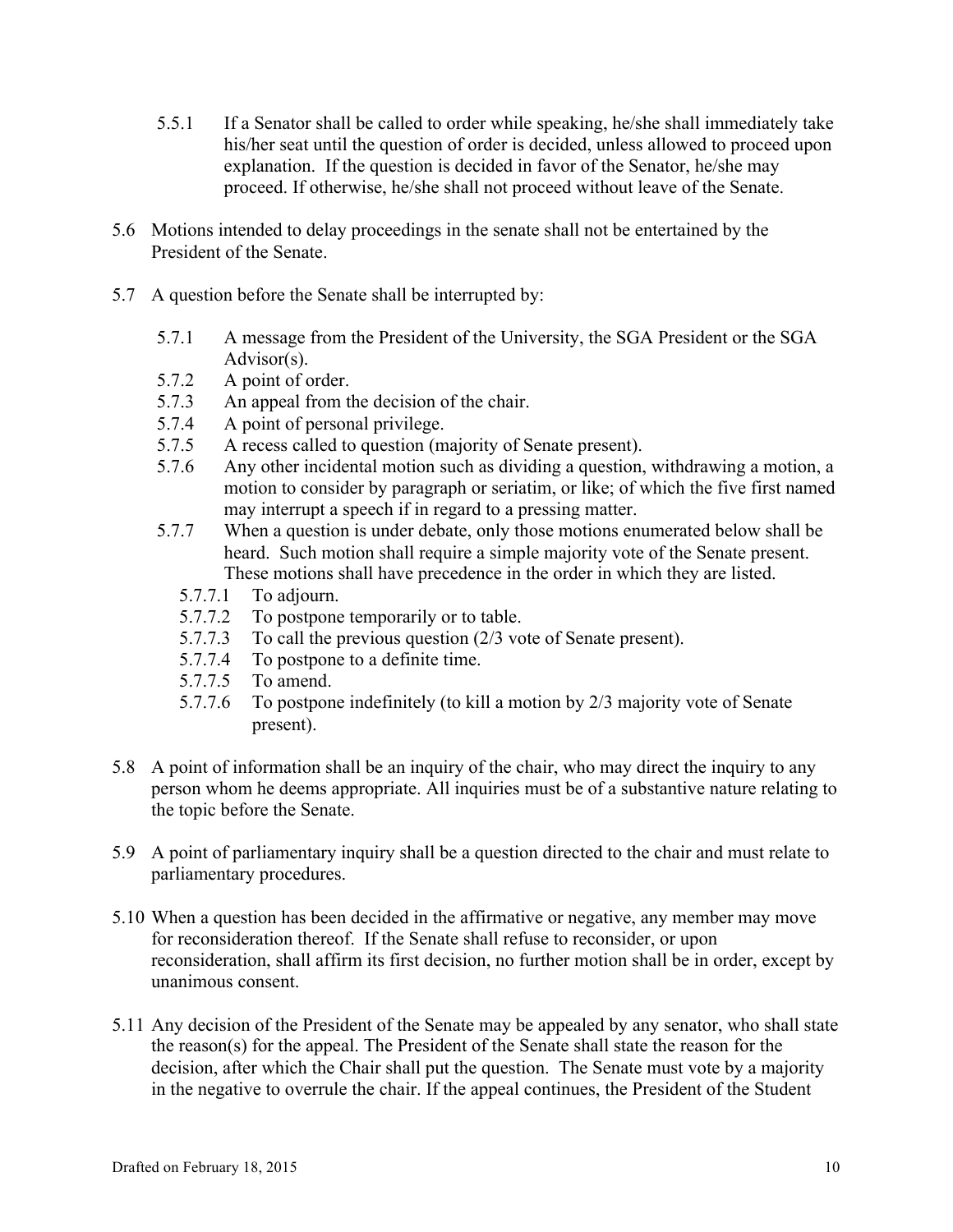Government Association shall assume the chair and will resolve the appeal by a majority vote of the senate.

- 5.12 A veto by the Student Government Association President may be overridden by a 2/3 vote of senate membership.
- 5.13 The motion to postpone temporarily or to table may not be used in order to kill a motion. If the President of the Senate believes the intent is to do such, then he may require a 2/3 vote of the Senate present
	- 5.13.1 A motion to recess shall state a time for the meeting to reconvene.
- 5.14 The Senate may choose to clear its chamber by 2/3 present vote of the senators present. During which time, no Student Government Association business that requires a vote may be conducted with the exception of a vote to end the closed session.
- 5.15 When acting on confidential or executive business, the Senate shall be cleared of all persons except for the following: SGA President, the President of the Senate, the Secretary, the Parliamentarian, the Sergeant-at-Arms and the Treasurer as called for by the President of the Senate with a majority vote of the Senate present.
- 5.16 On any legislative day, unless a majority of members present move otherwise, the Senate shall adjourn at 5:15 p.m.
- 5.17 The minutes shall be posted prior to the Wednesday after the regularly scheduled Senate meetings.

## Rule 6

#### *Rules of the Senate*

- 6.1 Senate rules may be suspended by a 2/3 vote of the senate present.
- 6.2 Any amendment, recession or repeal of the SGA Code of Laws shall require a 2/3 vote of the Senate present.
- 6.3 In all cases not embraced in these rules, the Senate shall be governed by such rules as laid down in the most recent edition of Robert's Rules of Order.
- 6.4 Whenever any gender term is present in any rule or document of this body, it is deemed to designate either masculine or feminine.
- 6.5 For the purpose of senate business, "with leave of the Senate" or "with approval of the Senate" or "by majority vote of the senate" shall refer to the agreement of a majority of those present and voting, unless otherwise specified.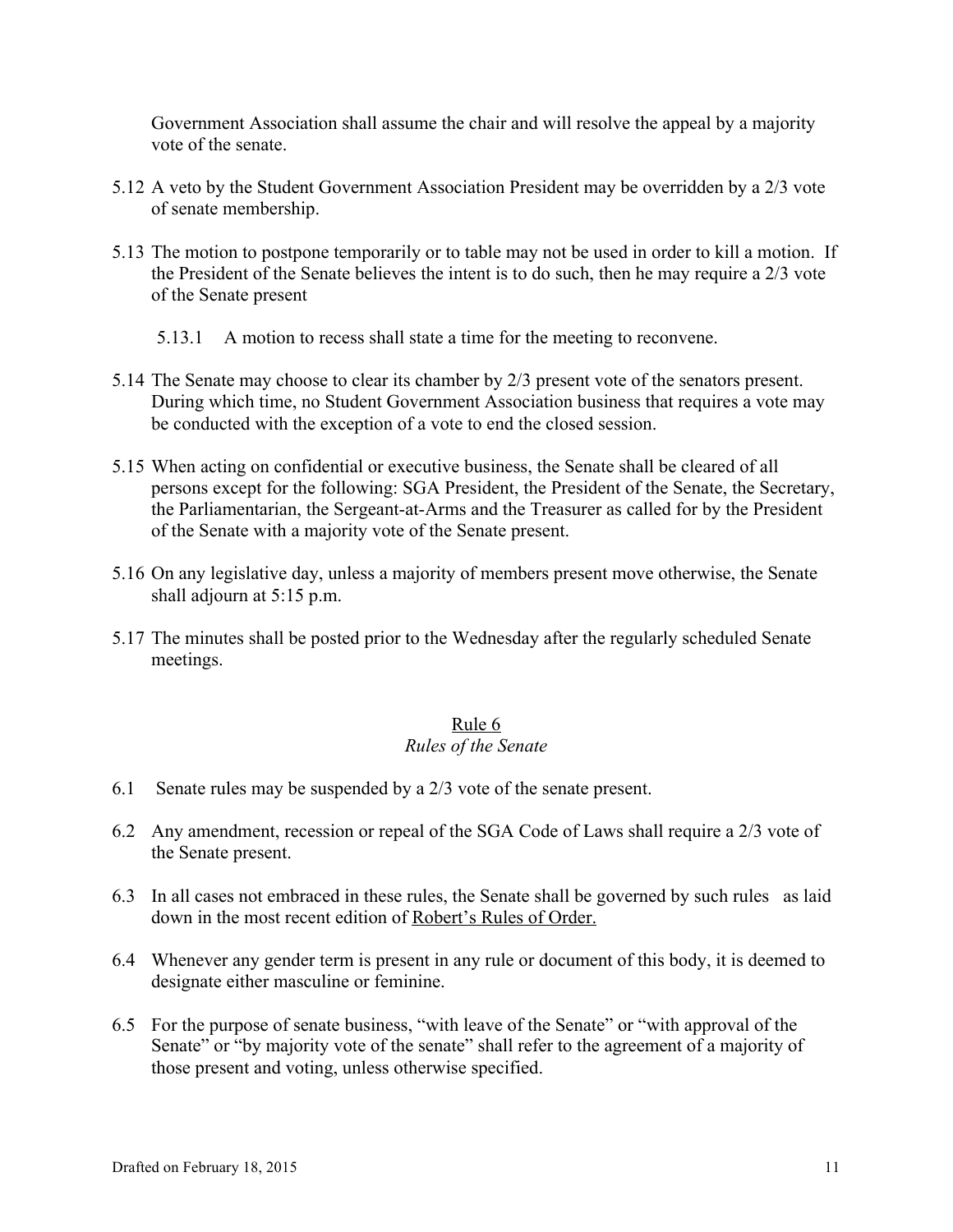#### Rule 7 *Bills and Resolutions*

- 7.1 Senators shall be able to propose, present, and introduce bills and resolutions, which must be received and filed by the secretary by 5:00 p.m. on Tuesday before regularly scheduled Senate meetings. The President and Treasurer of the SGA shall still exercise their legislative duties in accordance with Sections 3 and 6 of Article III of the SGA **Constitution**
- 7.2 No Senator may present any bill or resolution other than those received in compliance with Rule 7.1 without the unanimous consent of the Senate.
- 7.3 No Senator shall move to amend any matter before the Senate without presenting the amendment, neatly written out, to the secretary
- 7.4 Any Senator may, if they choose, send an e-mail message including their proposed legislation to the Secretary of the SGA under the guidelines of Rule 7.1. The Secretary of the SGA shall then confirm the identity of the Senator by matching the Senator's e-mail address with the authorized e-mail address for that particular Senator in the SGA records. The Secretary of the Senate shall provide the senate with an e-mail address for which they can submit legislation.
- 7.5 Each bill or resolution in regular order of business shall be allotted the following:
	- 7.5.1 Sponsor presentation—2 minutes
	- 7.5.2 Question and Answer Session— 3 minutes
	- 7.5.3 Pro-Con Debate—5 minutes
	- 7.5.4 Sponsor closing—1 minute
	- 7.5.5 These times allocated shall be effective unless a majority vote of the Senate present chooses to alter them.
- 7.6 All questions shall be directly asked and shall be in true interrogative form without lengthy introduction or statement. Any question that is improperly stated shall be disallowed by the President of the Senate.
- 7.7 While the author is being questioned, any Senator may offer a "friendly amendment" by presenting it to the secretary. Should the author agree, then the bill or resolution shall stand amended. If the author disagrees, then the amendment may be brought up as "hostile" and be debated. If by majority vote present it passes, then the bill or resolution shall stand as amended.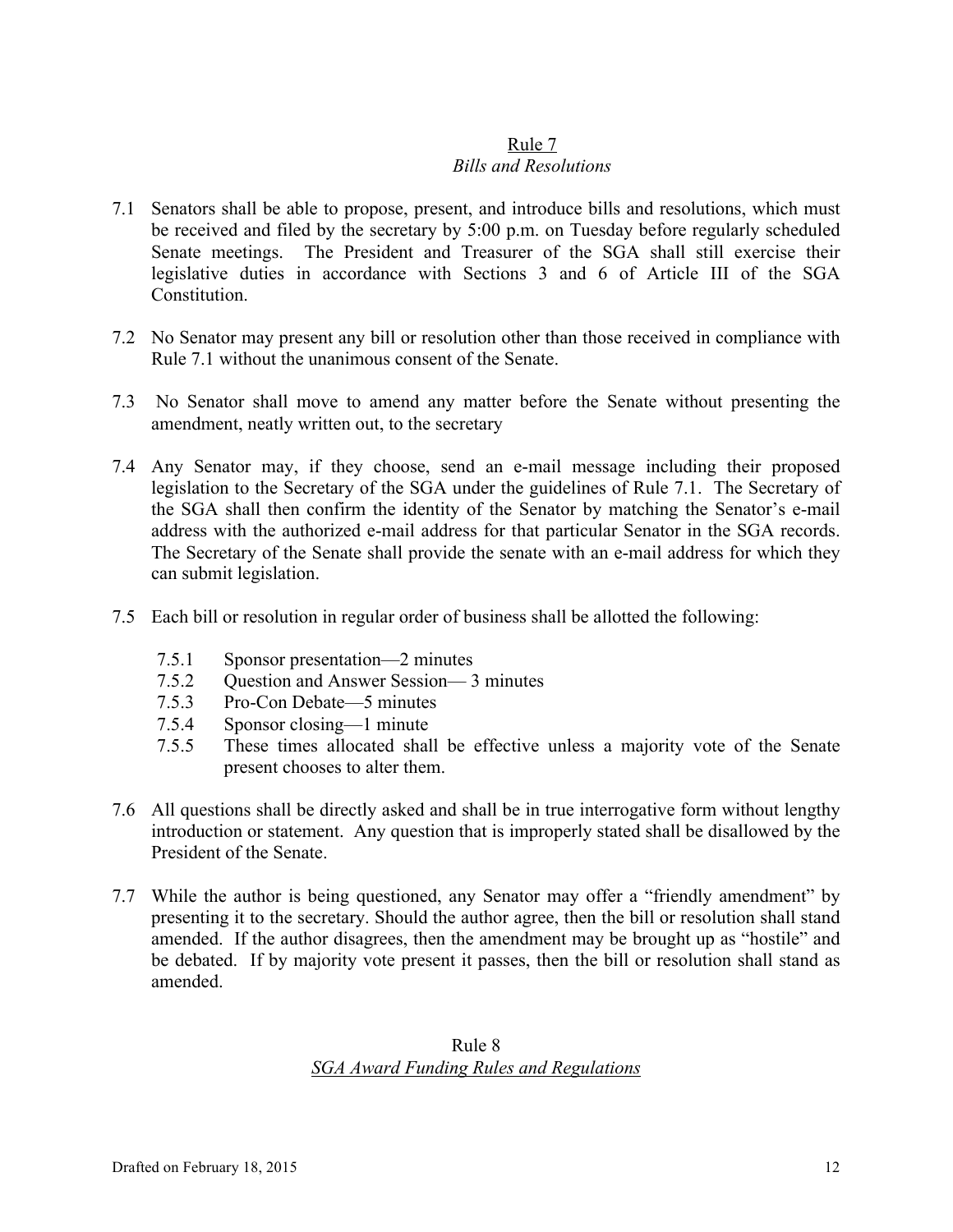- 8.1. The SGA Award allocations fund events that meet specified criteria as indicated in the SGA Code of Laws. Chartered Student Organizations that are currently registered with Francis Marion University are eligible to request SGA Award allocations in accordance with the procedures indicated in the SGA Code of Laws, and are required to adhere to all applicable university policies and procedures.
- 8.2. Organizations must be chartered and registered with the University at time of request and have been a recognized organization for the entire previous semester.
- 8.3. To receive funds, organizations must complete an SGA Award Application packet which includes a detailed list of the requested purchases (including prices, vendors, and quotes) and copies of all forms associated with the event. The completed SGA Award Application packet must be submitted to the SGA office by the following deadlines listed in this section.
	- 8.3.1. In the months preceding October in the Fall Semester, application packets must be submitted three (3) business weeks preceding the event;
	- 8.3.2. After October 1 and throughout the Spring Semester, application packets must be submitted by the first Thursday of the month prior to the month during which the event is scheduled.
	- 8.3.3. In all cases, all other forms (Facility Reservation Request, Campus Service Request, Catering Service Request, Request for Security/Campus Police, etc.) must be submitted in accordance to guidelines.
- 8.4. The organization requesting funds must comply with all SGA requirements and senate procedures, as well as sign a statement of compliance with all Student Government Association rules and regulations.
	- 8.4.1. Attend the SGA Awards allocation training, and host at least one educational event per year sponsored by SGA;
	- 8.4.2. All organizations requesting funding must have their preferred vendors approved by the Student Government Association Advisor or use pre-approved vendors.
	- 8.4.3. In order to receive SGA funds it is mandatory that food purchases must be made from Francis Marion University Dining Services. An exception can be made for purchases up to \$250 with SGA advisor approval.
	- 8.4.4. The SGA Awards funds shall not be used to fund (in whole or in part) any event whose purpose is to sponsor or to raise funds for any profit, non-profit, student, governmental, or institutional organization of Francis Marion University, The State of South Carolina, The United States, or foreign country.
	- 8.4.5. All events must be held on Francis Marion University's campus, be open to all students, and be free of charge.
- 8.5. Eligible chartered student organizations may request SGA Award allocations for one major event of up to \$1,000 per event and one minor event of up to \$500 per event, but no less than \$100 for any event. Organizations are eligible for no more than two allocations per academic year.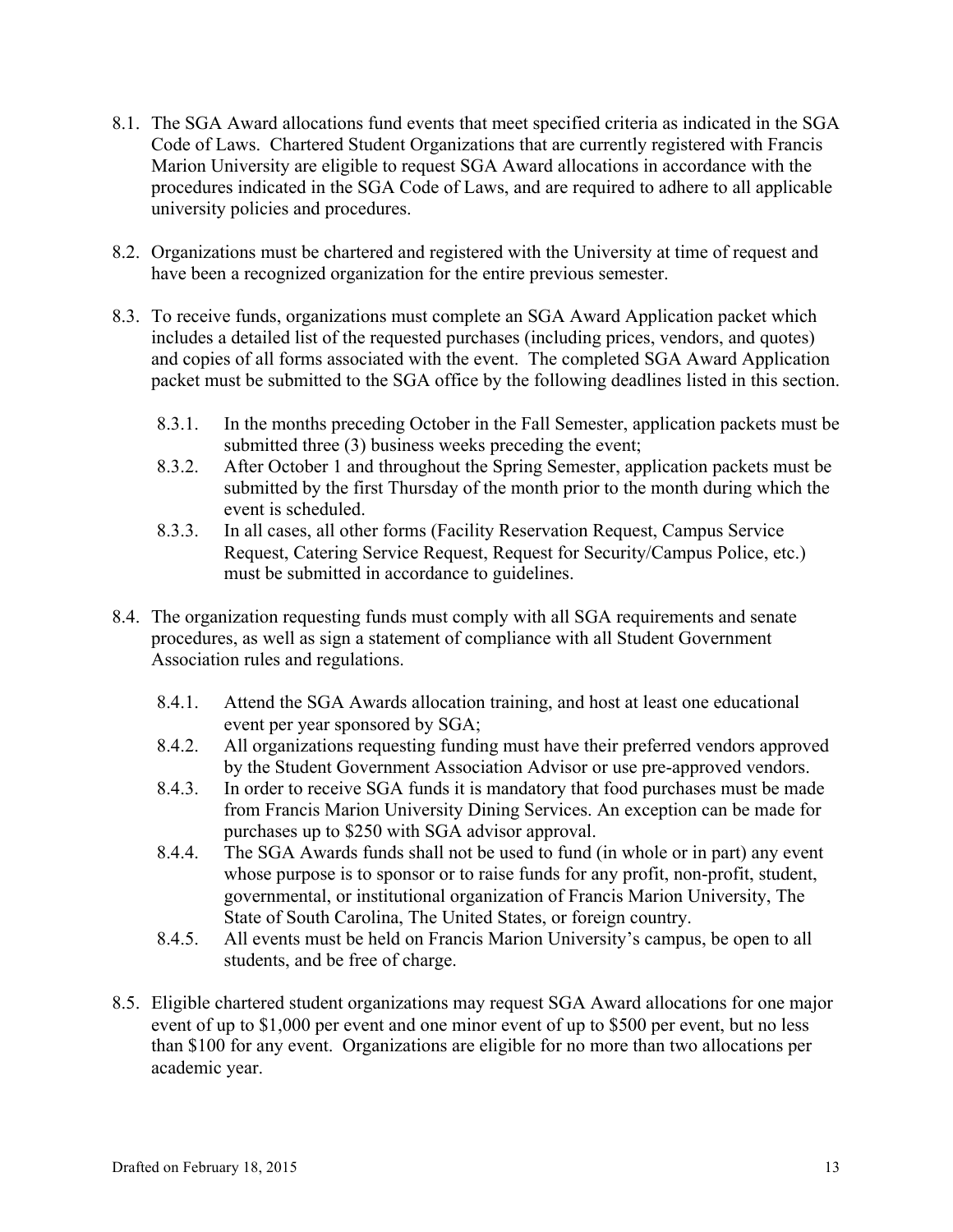- 8.6. SGA Award allocation requests must be submitted to the SGA treasurer in accordance with rule 8, and any other related regulations. The SGA Treasurer shall submit a bill to approve the allocation to the SGA senate. Upon its passage by a simple majority vote, and upon the signature of the President of the SGA, purchases shall be made in accordance with University procedures with cooperation and on behalf of the approved organization.
- 8.7. The SGA Treasurer, or other member of the Executive Branch, shall notify the official representative of the requesting organization of the senate meeting at which the request will be considered at least two days prior to the meeting. The requesting organization is responsible to have a representative member, who is knowledgeable of the event, attend the Senate meeting and respond to inquiries about the event.
- 8.8. Once an organization is informed of an SGA Award allocation approval, that organization must begin to advertise the event at least two weeks prior to the organizations planned event. Advertisement must be in compliance with the FMU Literature Distribution and Posting policy, and should include posters or flyers in major academic buildings, Dining Facilities, the Smith University Center, and in the student residential areas as well as through appropriate electronic media available to the campus community. Advertising should be limited to the campus community, and not be directed toward non-students.
	- 8.8.1. Advertising material must acknowledge Student Government Association as the sponsor of the event by printing "This event is sponsored by the Student Government Association" on the advertisement.
- 8.9. The SGA Executive Branch is responsible for investigating any allegations of violations of the SGA Awards allocation process. The SGA Executive Branch, chaired by the SGA President, shall determine if a violation occurred, and if so, recommend appropriate sanctions which must receive a 2/3 majority vote of the senate to be approved. Both the SGA Executive branch and the requesting student organization have the right to appeal the decision of the SGA Senate to the SGA Judicial as the final authority. All parties may request advice from the SGA advisors pertaining to this matter.

## Rule 9

## *Elections*

- 9.1 The Election Commission shall be responsible for preparing, planning and implementing elections in accordance with the SGA Constitution and Code of Laws and with the FMU policies and procedures.
- 9.2 All completed applications and/or petitions for the SGA Executive and/or Legislative positions shall be returned to the SGA as determined by Rule 9.1.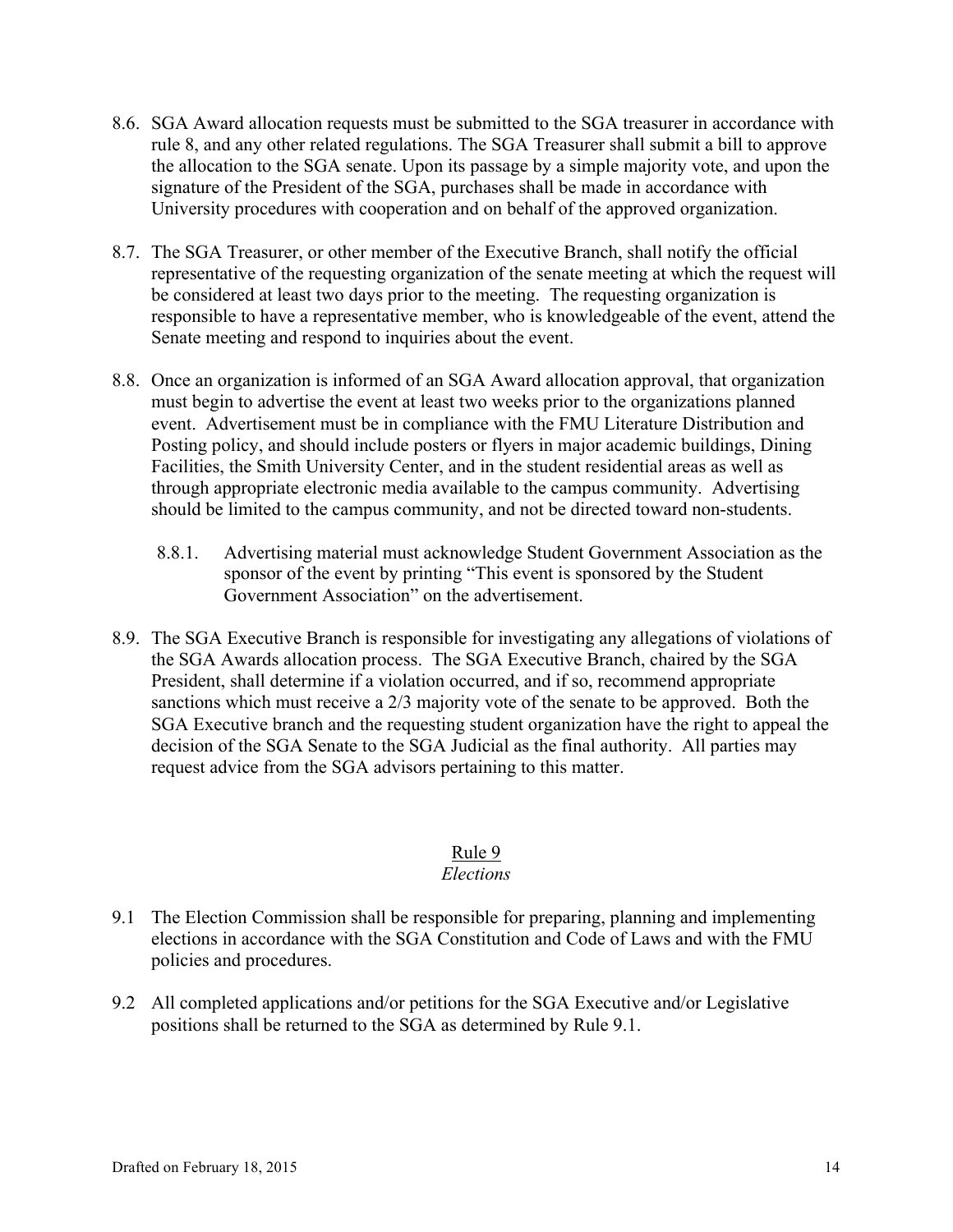- 9.3 Applications for the Fall elections are due on the last Wednesday of September at 5:00 p.m. Any open seats of the legislation shall be filled and the 5 Senate seats reserved for incoming freshmen shall also be filled.
	- 9.3.1 Fall elections will be held the first Tuesday and Wednesday after the first Monday in October.
	- 9.3.2 Each student shall be allowed two (2) votes on the senatorial portion of the election ballot.
	- 9.3.3 The ballots shall be counted after the poll closes and the results must be confirmed by the Senate upon the completion of the election.
- 9.4 The executive and legislative branches shall be elected in the Spring Elections, with all applications adhering to the guidelines in accordance with the SGA Constitution and SGA Code of Laws.
	- 9.4.1 Applications for SGA **executive** officers shall be due by 5:00 p.m. on the 2nd Wednesday of February during which class is in session **and SGA senator applications shall be due by the last Friday of February.**
	- 9.4.2 That the executive candidates' speeches shall be given on the  $4<sup>th</sup> 3<sup>rd</sup>$  Wednesday of February.
	- 9.4.3 Spring elections will be held on the first last Tuesday and Wednesday in February for Executive Officers and the first Tuesday and Wednesday of March for the Senate.
	- 9.4.4 Each student shall be allowed two (2) votes on the senatorial portion of the election ballot.
	- 9.4.5 The ballots shall be counted after the poll closes and the results must be confirmed by the Senate upon the completion of the election.
- 9.5 All candidates shall receive a copy of the election rules at the times of their application submission. Candidates are responsible for their compliance with rules pertaining to SGA elections.
	- 9.5.1 No campaign materials (posters, flyers, and buttons) are to be present within fifty (50) feet of the voting booth. All materials should be removed prior to the voting
	- 9.5.2 No verbal campaigning is to take place within fifty (50) feet of the voting booth. This includes both positive and negative campaigning. Any student who is heard supporting or discouraging the election of any candidate should be asked to leave the area or to cease that activity. All flyers/posters should be no larger than a standard letter size  $(8\frac{1}{2}x \times 11)$  and must be approved and stamped by the Division of Student Affairs.
- 9.6 No candidate shall remain within fifty (50) feet of the voting booth except while casting their vote or while in route to another location.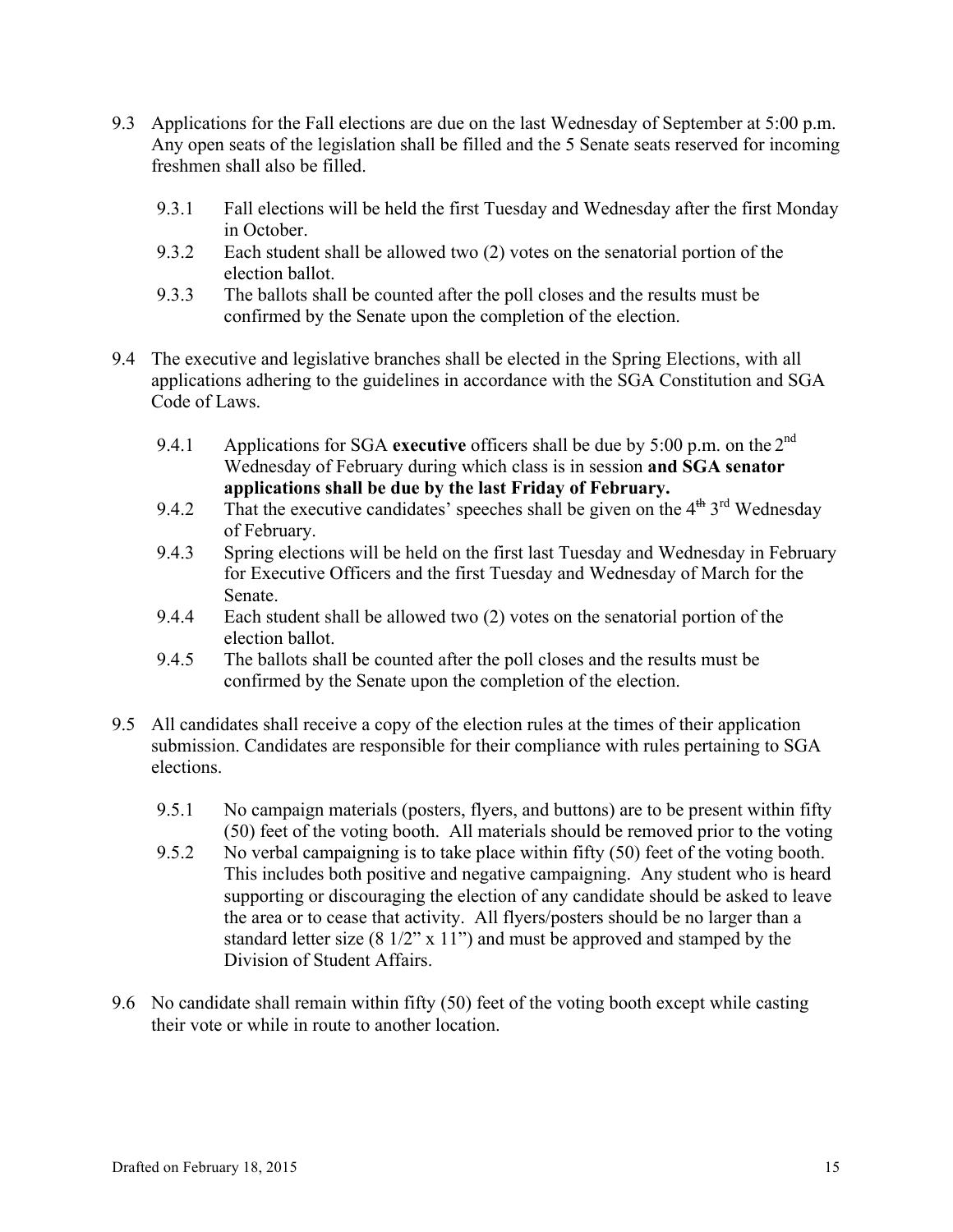- 9.7 Poll supervisors for the SGA elections are to be non-returning Senators, Members of, and members of the SGA Agencies who are appointed by the President of the Senate; and are not to leave until their relief arrives.
- 9.8 Allegations of campaign and/or election violations shall be referred to the SGA Judicial Council who in collaboration with the SGA Judicial Council Advisor(s) shall investigate the allegations to make a determination. If it is determined that a violation did occur, the SGA Judicial Council shall take appropriate applicable action.

#### Rule 10

#### *Agencies*

- 10.1 There shall two (2) SGA Agencies; The Francis Marion University Delegation of South Carolina Student Legislature (FMU SCSL) and the University Programming Board of Francis Marion University (UPB).
- 10.2 The members and officers of FMU SCSL and UPB shall be selected as set forth in the **SGA Constitution and SGA Code of Laws.**
- 10.3 The Executive Board of SGA shall oversee all operations and activities of FMU SCSL and UPB. The presiding officers of the agencies shall report directly to the Executive Board.
- 10.4 FMU SCSL shall be internally governed by **The Constitution of the Francis Marion University Delegation of the South Carolina Student Legislature**, and in accordance to the **SGA Constitution** and **SGA Code of Laws**. UPB shall be internally governed by **The Constitution of the University Programming Board of Francis Marion University**, and in accordance to the **SGA Constitution** and **SGA Code of Laws**.
- 10.5 FMU SCSL and UPB shall be allowed to approve any and all expenses that they deem necessary under their budget.
- 10.6 FMU SCSL and UPB may choose to clear its meeting by 2/3 present vote of the members present. During which time, no business that requires a vote may be conducted with the exception of a vote to end the closed session.
- 10.7 The Judiciary, Oversight, and Rules Committee reserves the right to investigate any and all activities of the SGA Agencies.

## Rule 11

## *Referendums*

11.1 A referendum may be issued twice each semester, once during normal election proceedings, and once independently.